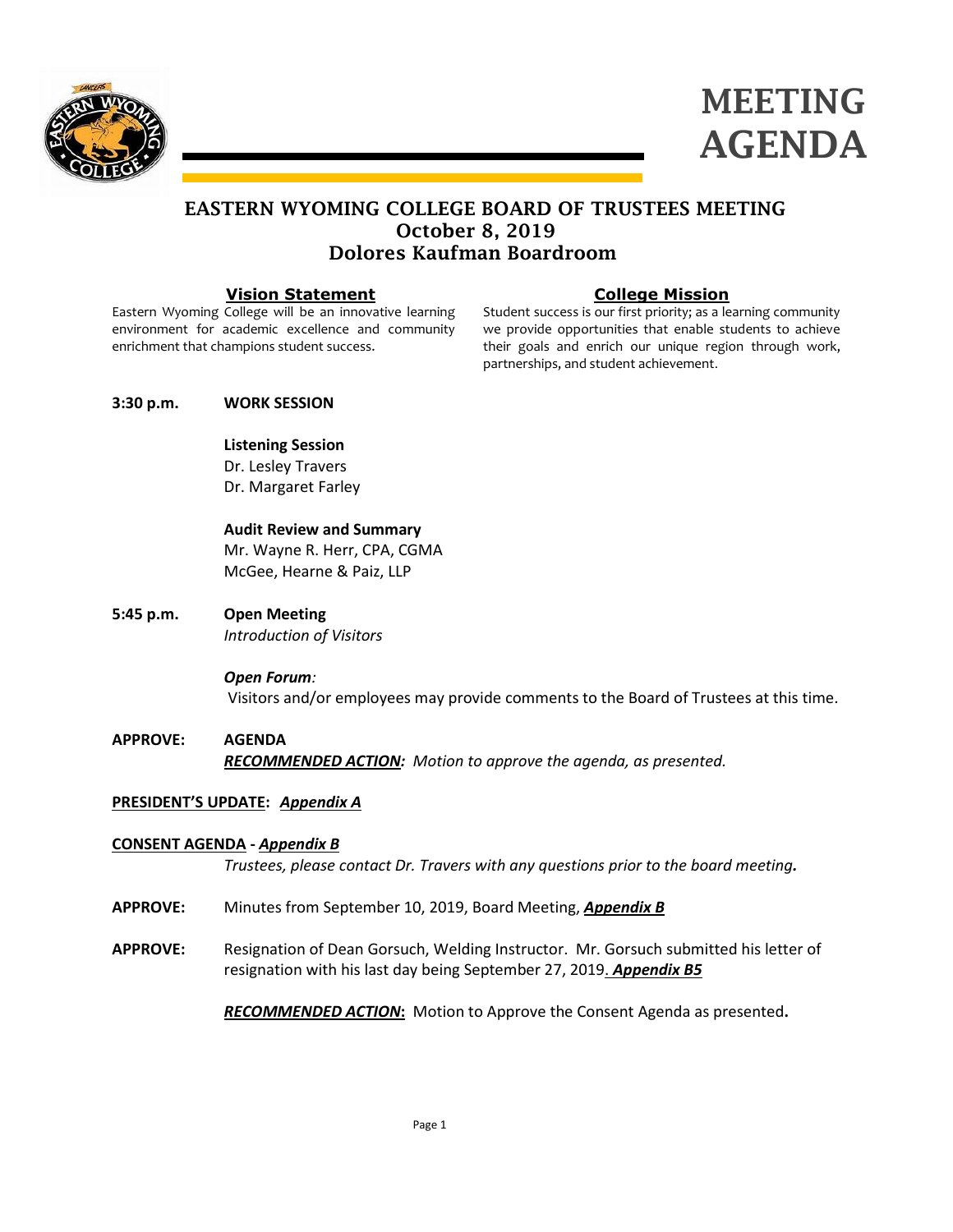#### **ACTION ITEMS**

#### **APPROVE: FINANCIAL REPORT:** *Appendix C* - *Prepared by Mr. Kwin Wilkes, VP for Administrative Services*

*RECOMMENDED ACTION: Motion to approve the financial report, as presented.*

**APPROVE:** Mr. Tyler Vasko is requesting consideration and approval on the quotes from the company, ConvergeOne for server and storage replacement units; Cisco Servers, Pure Storage, and Professional Services. The Professional Services quote includes travel, perdiem, etc. for the engineer to be on campus working with EWC in the configuration, installation and transfer of the equipment. *Appendix D*

> **RECOMMENDED ACTION:** Motion to approve the purchase of equipment and professional services from ConvergeOne for UCS Server Replacement and Pure Storage Flash Array for the amounts quoted in the above Appendix. as presented.

### **PERSONNEL**

**APPROVE:** Approve Appointment of Mr. Cody McGrew of Scottsbluff, Nebraska to the position of Network Systems Administrator with a starting date of October 21, 2019.

> **RECOMMENDED ACTION:** Motion to approve the appointment of Mr. Cody McGrew to the position of Network Systems Administrator, as presented.

#### **FIRST READING - BOARD POLICIES FOR APPROVAL**

**APPROVE:** First Reading revisions to Board Policy 3.14 Compliance with Federal and State Laws and Regulations**.** *Appendix E*

> *RECOMMENDED ACTION: Motion to approve on First Reading revisions to Board Policy 3.14 Compliance with Federal and State Laws and Regulations, as presented.*

**APPROVE:** First Reading revisions on Board Policy 6.0 Purchasing Policy. (Administrative Rules will be reviewed at the next Leadership Meeting on October 28, 2019)**.** *Appendix F.*

> *RECOMMENDED ACTION: Motion to approve on First Reading revisions to Board Policy 6.0 Purchasing, as presented.*

**APPROVE:** First Reading revisions on Board Policy 6.7 Vehicle Policy. (Administrative Rules will be reviewed at the next Leadership Meeting on October 28, 2019) *Appendix G*

> *RECOMMENDED ACTION: Motion to approve on First Reading revisions to Board Policy 6.7 Vehicle Policy, as presented.*

#### **FINAL READING - BOARD POLICIES FOR APPROVAL**

**APPROVE:** Final Reading revisions to Board Policy 1.7 Complaint or Formal Grievance Policy**.** *Appendix H*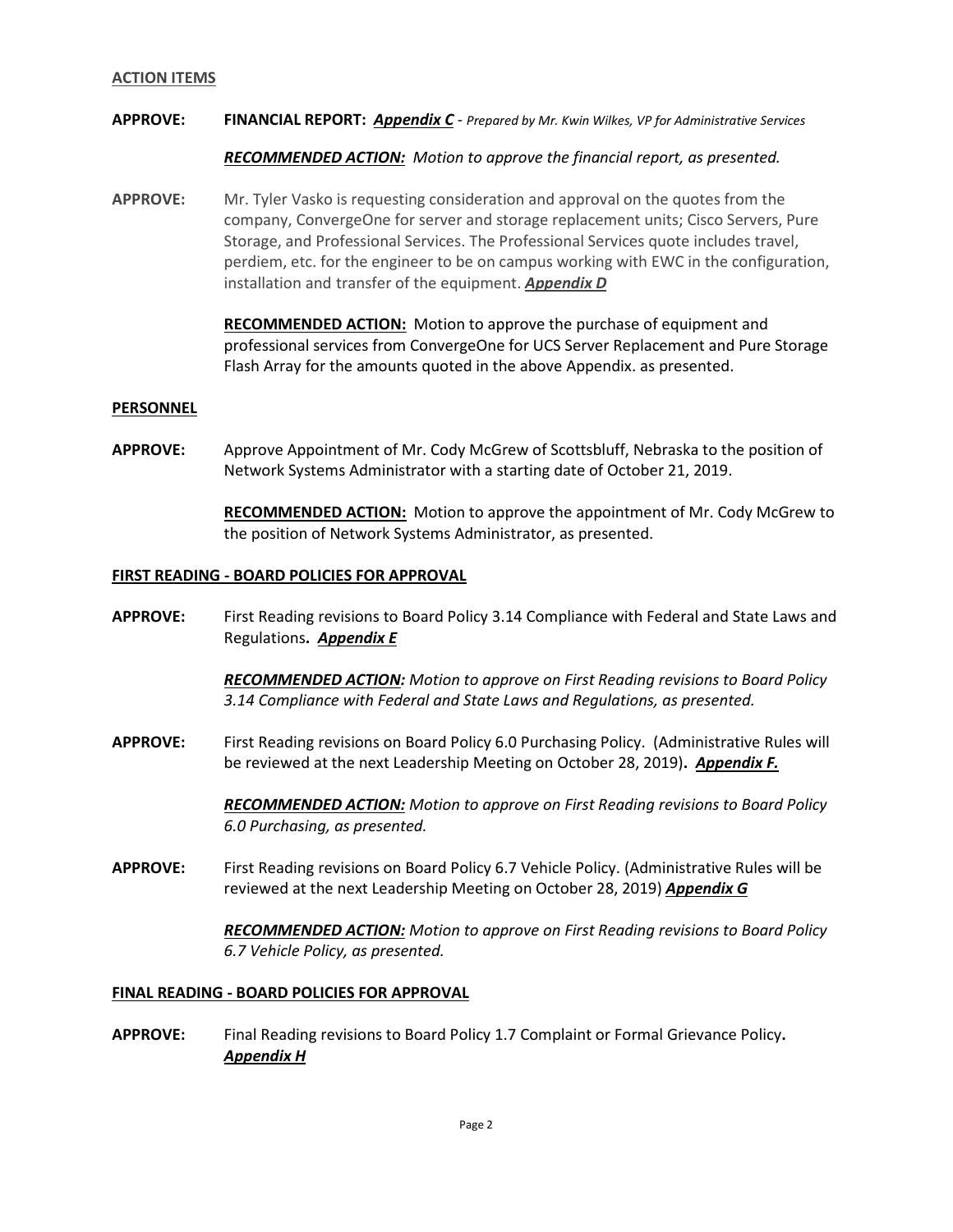*RECOMMENDED ACTION: Motion to approve on Final Reading revisions to Board Policy 1.7 Complaint or Formal Grievance Policy, as presented.*

**APPROVE:** Final Reading revisions to Board Policy 2.1 Dean of Faculty/Student Services Policy**.** *Appendix I*

> *RECOMMENDED ACTION: Motion to approve on Final Reading revisions to Board Policy 2.1 Dean of Faculty/Student Services, as presented.*

**APPROVE:** Final Reading revisions to Board Policy 2.16 College Budget Policy**.** *Appendix J*

*RECOMMENDED ACTION: Motion to approve on Final Reading revisions to Board Policy 2.16 College Budget Policy, as presented.*

**APPROVE:** Final Reading revisions to Board Policy 6.8 Procurement Card Policy**.** *Appendix K*

*RECOMMENDED ACTION: Motion to approve on Final Reading revisions to Board Policy 6.8 Procurement Card Policy, as presented.*

### **INFORMATION ITEMS**

- 1. Student Senate Update: *Appendix L -* , Student Senate President
- 2. Staff Alliance Update: **Appendix**  Staff Alliance President
- *3.* Academic Services Update: *Appendix M - Dr. Heidi Edmunds, VP for Academic Services*
- *4.* Student Services Update: *Appendix N - Mr. Roger Humphrey, VP for Student Services*
- *5.* Construction Projects and Major Maintenance Update**:** *Appendix O*

*Mr. Kwin Wilkes, VP for Administrative Services and Mr. Keith Jarvis, Director of Physical Plant*

- *6.* College Relations Update: *Appendix P - Ms. Tami Afdahl, Director of College Relations*
- 7. Institutional Development Update: *Appendix Q - Mr. John Hansen, Director of Institutional Development*
- 8. Douglas Campus Update: *Appendix R - Dr. Margaret Farley, VP for Douglas Campus*
- *9.* Human Resources Update: *Appendix S Ms. Crystal Smith, Human Resources Director*
- 10. Faculty Senate Update: *Appendix T -* Ms. Kelly Strampe, Faculty Senate President

### **TRUSTEE TOPICS**

**Executive Session -** Personnel

*RECOMMENDED ACTION: Motion to approve adjourning to executive session to discuss personnel.*

#### **Adjournment**.